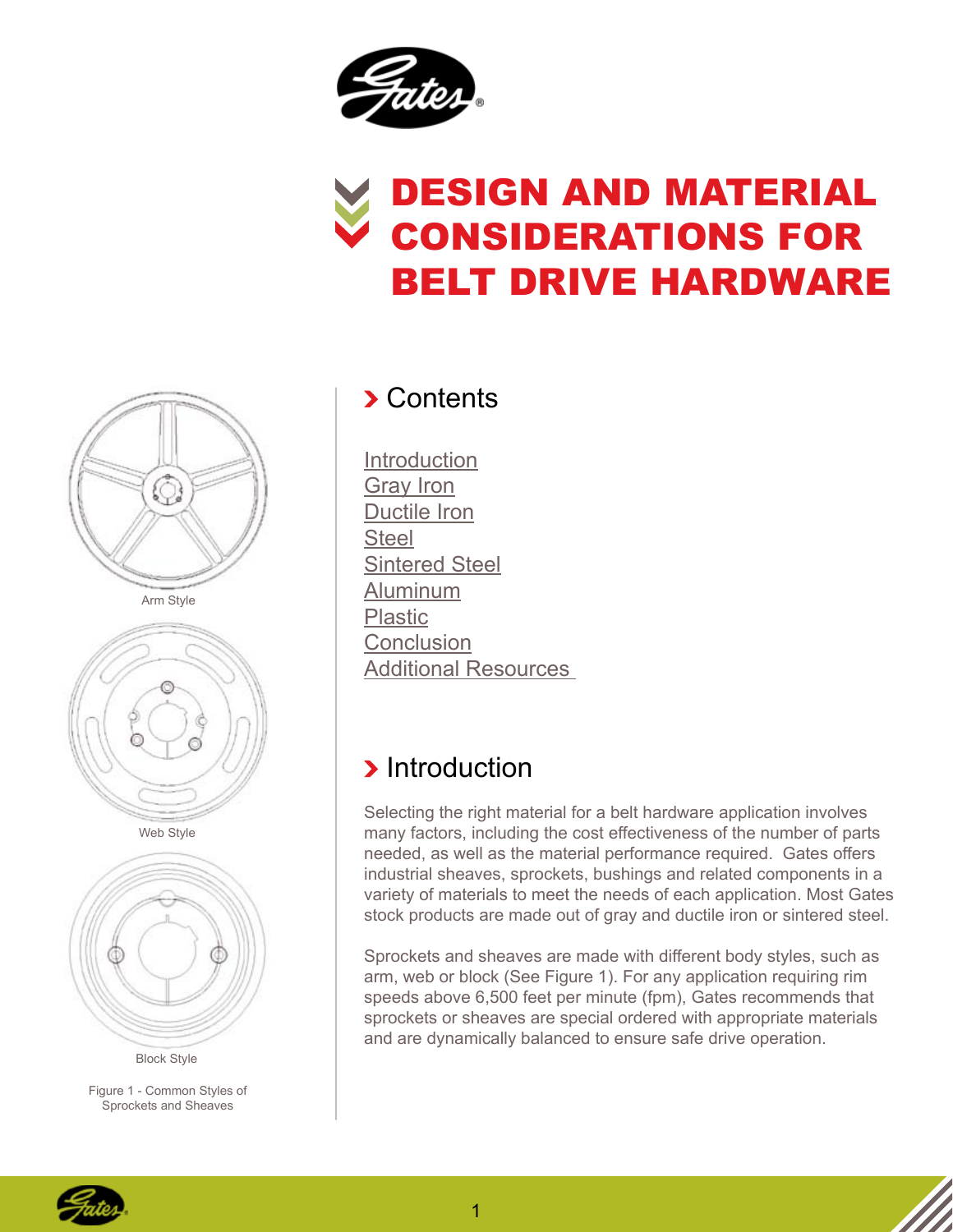<span id="page-1-0"></span>

| Available Grades and<br>Maximum Allowable Rim<br><b>Speeds</b> |                                              |                                                |  |  |
|----------------------------------------------------------------|----------------------------------------------|------------------------------------------------|--|--|
| Gray Iron                                                      | Yield<br><b>Tensile</b><br>Strength<br>(psi) | Max.<br>Allowable<br><b>Rim Speed</b><br>(fpm) |  |  |
| Class 30B,<br><b>ASTM A-48</b>                                 | 30,000                                       | 6.500                                          |  |  |
| Class 40B,<br><b>ASTM A-48</b>                                 | 40,000                                       | 7,500                                          |  |  |

Figure 2 - Gray Iron Material Properties

| Available Grades and Maximum<br><b>Allowable Rim Speeds</b> |                                              |                                                |  |  |
|-------------------------------------------------------------|----------------------------------------------|------------------------------------------------|--|--|
| <b>Ductile</b><br>Iron                                      | Yield<br><b>Tensile</b><br>Strength<br>(psi) | Max.<br>Allowable<br><b>Rim Speed</b><br>(fpm) |  |  |
| 65-45-12.<br>ASTM A-536                                     | 45.000                                       | 8.000                                          |  |  |
| 80-55-06.<br>ASTM A-536                                     | 55,000                                       | 9.000                                          |  |  |

Figure 3 - Ductile Iron Material Properties

# Gray Iron

The most popular casting material used today, gray iron contains a large amount of carbon in the form of gray graphite flakes, which lends to its name. Properties of common varieties of gray iron are described in Figure 2.

Gray iron's widespread use is due to the following characteristics:

- **Machinability**
- Wear resistance
- Dampening capacity
- Heat dissipation
- Low modulus of elasticity
- Casts into most shapes

Common products that use gray iron castings include:

- Automotive components
- Agricultural equipment
- Construction equipment
- Machine tools
- Lawn and garden equipment
- Heavy equipment

### **>** Ductile Iron

Ductile iron is the second most popular material used for castings. Ductile iron contains graphite modules, which improve strength and ductility over gray iron of comparable composition. Ductile iron is sometimes referred to as nodular iron because the graphite is in the shape of spheres or nodules. Properties of common varieties of ductile iron are listed in Figure 3.

Ductile Iron has the following desirable characteristics:

- High tensile strength and toughness
- Good machinability (equal to gray iron of the same hardness)
- High modulus of elasticity good shock resistance
- Wear resistance
- Excellent ductility
- Casts into most shapes

Ductile iron castings are used in:

- Automotive components
- Agricultural equipment
- Construction equipment
- Lawn and garden equipment
- Heavy equipment
- Railroad equipment

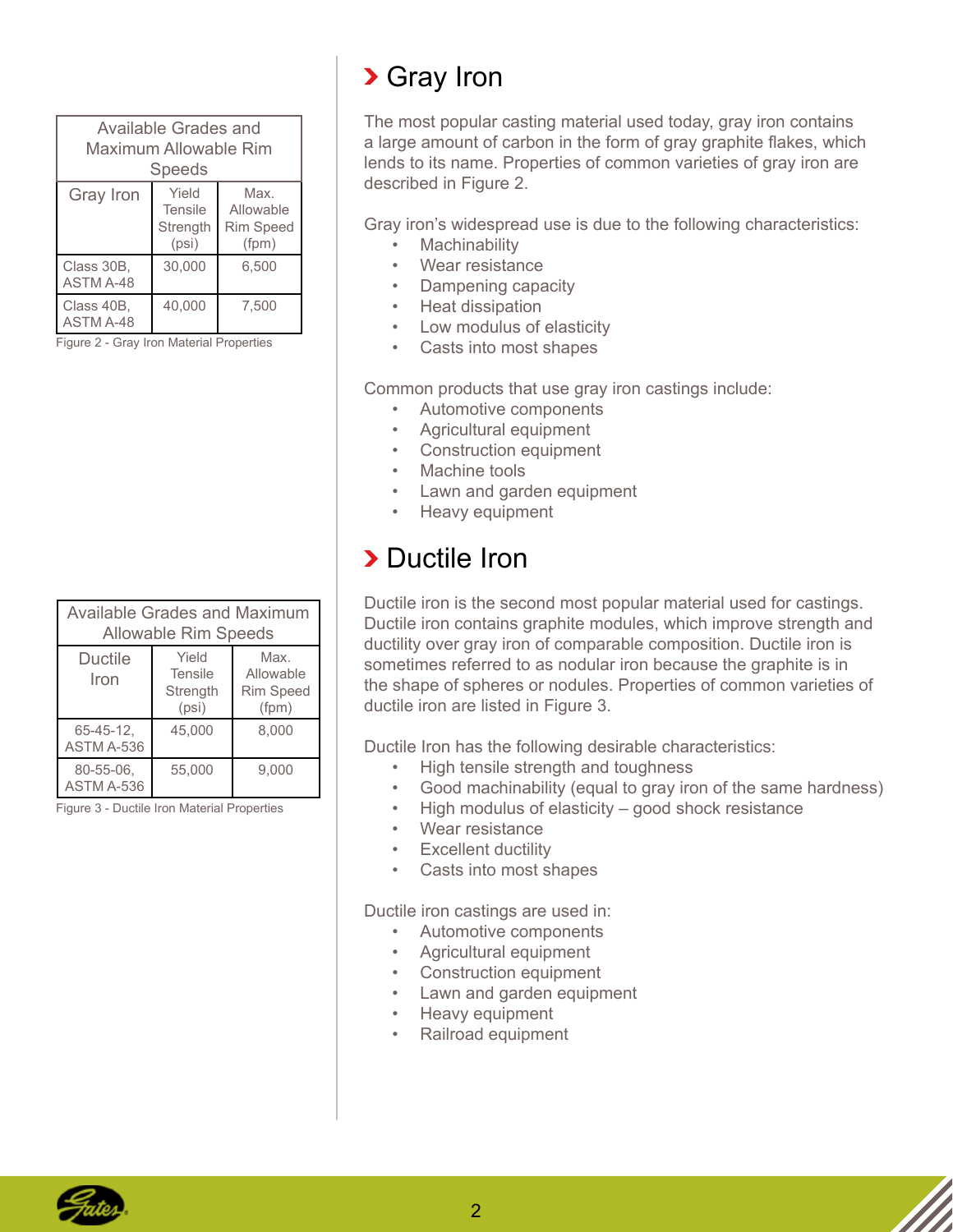<span id="page-2-0"></span>

| <b>Available Grades and Maximum</b><br><b>Allowable Rim Speeds</b> |                                       |                                                |  |  |
|--------------------------------------------------------------------|---------------------------------------|------------------------------------------------|--|--|
| Steel                                                              | Yield<br>Tensile<br>Strength<br>(psi) | Max.<br>Allowable<br><b>Rim Speed</b><br>(fps) |  |  |
| 1018 Steel                                                         | 53,700                                | 9,000                                          |  |  |
| 1144 Steel                                                         | 89,900                                | 12,000                                         |  |  |
| 304L<br><b>Stainless</b><br>Steel                                  | 30,500                                | 7,000                                          |  |  |
| 416<br><b>Stainless</b><br>Steel                                   | 84,800                                | 11,000                                         |  |  |

Figure 4 - Steel Material Properties

| Available Grades and Maximum<br><b>Allowable Rim Speeds</b> |                                           |                                            |  |
|-------------------------------------------------------------|-------------------------------------------|--------------------------------------------|--|
| Sintered<br>Steel                                           | <b>Yield Tensile</b><br>Strength<br>(psi) | Max.<br>Allowable<br>Rim<br>Speed<br>(fps) |  |
| FC-0208-<br>50                                              | 55.000                                    | 9.000                                      |  |
| F-0008-30                                                   | 35,000                                    | 7,000                                      |  |

Figure 5 - Sintered Steel Material Properties

# > Steel

Steels are alloys of iron and carbon, with the exception of stainless steels, which are alloys of iron, chromium and nickel. Steel is classified by its composition. The American Iron and Steel Institute (AISI) and the Society of Automotive Engineers (SAE) assign alloy designations. Most "general use" steels fall into three categories:

- 1. Carbon steels
- 2. Alloy steels
- 3. Stainless steels

Carbon steel contains small but specific amounts of manganese and silicon and is generally classified based on carbon content. Three broad classifications are referred to as low, medium and high carbon steels. Free cutting steels are carbon steels with sulfur, lead or phosphorous added.

Alloy steels are carbon steels with other elements added to increase hardness. These elements make alloy steels easier to heat treat for greater strength. The most commonly added alloys are nickel, chromium and molybdenum. Steels with certain amounts of manganese are also considered alloys.

Alloy steels are carbon steels with other elements added to increase hardness. These elements make alloy steels easier to heat treat for greater strength. The most commonly added alloys are nickel, chromium and molybdenum. Steels with certain amounts of manganese are also considered alloys.

Material characteristics and mechanical properties of different types of steels vary widely. All common steel types may be used to produce component parts to custom specifications or specialized part requirements. Several common steels used today are listed in Figure 4 with their associated rim speed capabilities for sheave or sprocket applications.

# Sintered Steel

Sintered steel can be used effectively in applications that have traditionally used other fabrication methods such as steel stampings, cast (gray or ductile) iron, die casting and screw machining. A wide variety of materials lend themselves to the sintering process. Sintering may be selected for the following reasons:

- Reduced secondary operations/scrap
- Ability to maintain close tolerances
- Good surface finish
- Complex shapes
- Low cost for moderate to high production quantities
- Wide range of mechanical properties
- Parts are recyclable

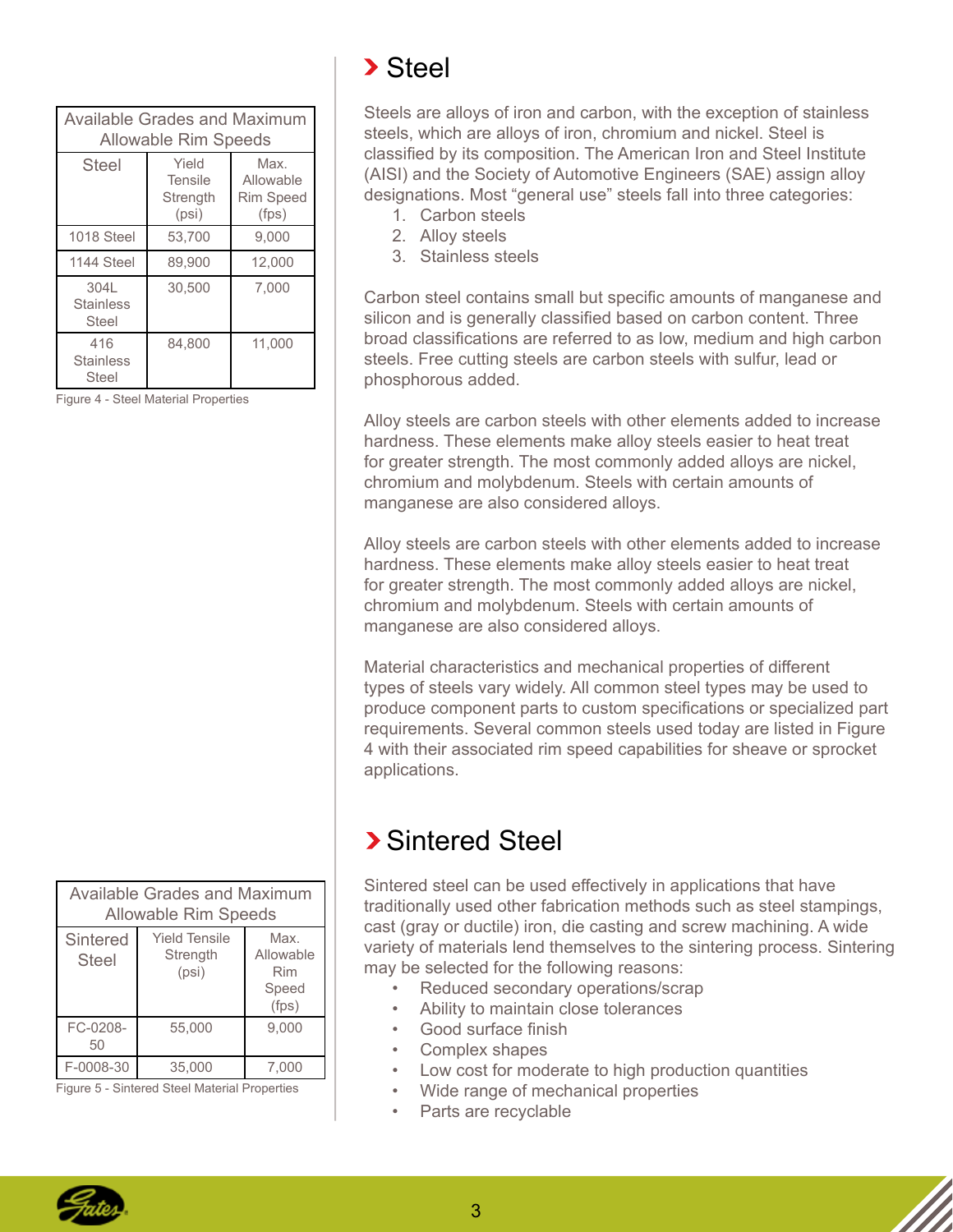| <b>Available Grades and Maximum</b><br><b>Allowable Rim Speeds</b> |                                           |                                                |  |
|--------------------------------------------------------------------|-------------------------------------------|------------------------------------------------|--|
| Aluminum                                                           | <b>Yield Tensile</b><br>Strength<br>(psi) | Max.<br>Allowable<br><b>Rim Speed</b><br>(fps) |  |
| 2024-T3                                                            | 50,000                                    | 12,000                                         |  |
| 6061-T6                                                            | 40,000                                    | 11,000                                         |  |
| 7075-T6                                                            | 73.000                                    | 15.000                                         |  |

Figure 6 - Aluminum Properties

<span id="page-3-0"></span>Sintered parts are used in:

- Power tools
- Appliances
- Firearm components
- Automotive components
- Office equipment
- Computers
- Lawn and garden equipment

Generally, the higher the sintered steel tensile strength grades, the higher the cost. Although there are many material options to choose from, two common grades are generally suitable for most powdered metal power transmission components. Material properties for sintered steel are listed in Figure 5.

#### Aluminum

Aluminum offers many advantages over other materials. Some of these include:

- Light weight (~2/3 the weight of steel)
- **Machinability**
- High strength-to-weight ratio
- Non-oxidizing when exposed to air
- Excellent heat dissipation
- High electrical conductivity
- Can be cast by all common casting methods
- Heat treatable for higher strength and hardness

Many power transmission components made of various aluminum alloys and finishes provide excellent service. Aluminum components are used in:

- Office equipment
- Household appliances
- Home and commercial laundry equipment
- Computer hardware
- Power hand tools
- Lawn and garden equipment
- Light-duty machine tools
- Die-cast motorcycle rear wheel sprockets

When selecting aluminum materials for sheaves, pulleys and sprockets, it is important to consider the service life of the drive along with the desired performance characteristics of the application. Heavily loaded drives and drives running in abrasive or contaminated environments often require long industrial service life. Plain aluminum sheaves or sprockets will not likely meet the performance expectations of drives operating in long life or under severe conditions. Heat-treated, hard anodized and plated aluminum parts may perform satisfactorily but should be evaluated for suitability and tested on the actual application if possible.

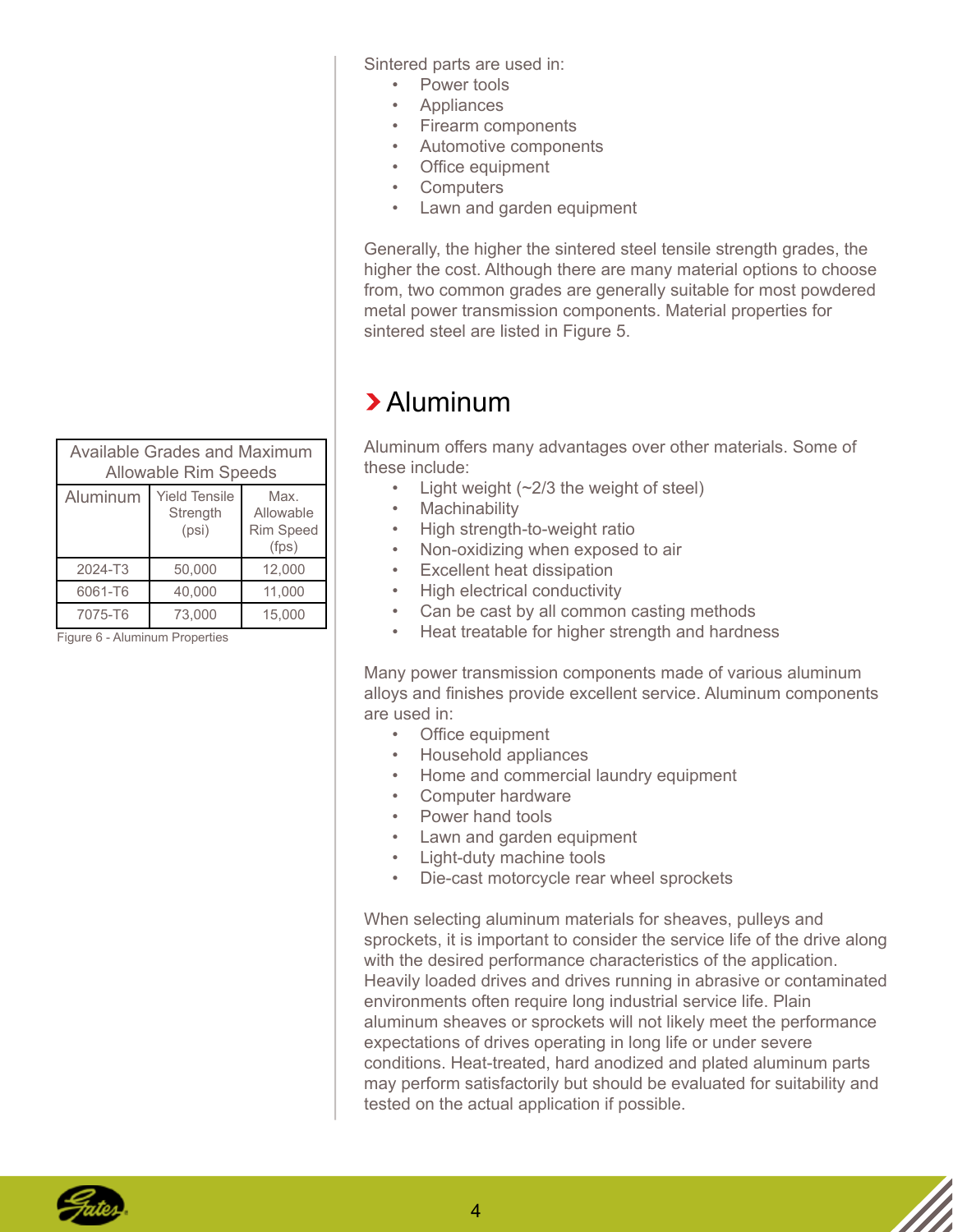<span id="page-4-0"></span>Aluminum is often selected because of its light weight. If applications are lightly loaded or see limited or seasonal use, aluminum may be ideally suited for power transmission components.

Many different grades and types of aluminum are available for power transmission components. Figure 6 outlines three grades of aluminum along with their associated maximum rim speeds.

### > Plastic

Plastic materials are very versatile and offer many advantages when used for pulleys and sprockets. Some of these are:

- Light weight
- Non-corrosive (will not rust)
- Can conduct electricity (if required)
- Low cost, particularly in high volumes
- Wide variety of filled and non-filled materials
- Pulley and sprockets can be molded around a metal insert

It is possible to manufacture plastic power transmission components by conventional machining methods. However, injection molding is preferred, especially for high volumes, because most parts are ready for use after molding. Plastic part cost is typically much lower in high volumes than that of a comparable machined part. Plastic components are commonly used in a variety of applications such as:

- Office equipment
- Appliances
- Lawn and garden equipment
- Power tools
- Computer peripherals

Plastic components have a wide range of properties. These properties vary depending on the material selected and also by adding reinforcements such as fiberglass.

Common materials for plastic power transmission components are:

- Polycarbonate (Lexan® ), fiberglass reinforcement optional
- Acetal (Delrin® ), fiberglass reinforcement optional
- Nylon
- Nylatron®

Like aluminum parts, plastic parts may not be suitable for heavily loaded drives, or drives that run in abrasive or contaminated environments and that require long industrial service life. The service life of the drive needs to be carefully evaluated with the performance characteristics, such as heat dissipation of the application, before plastic parts are chosen.